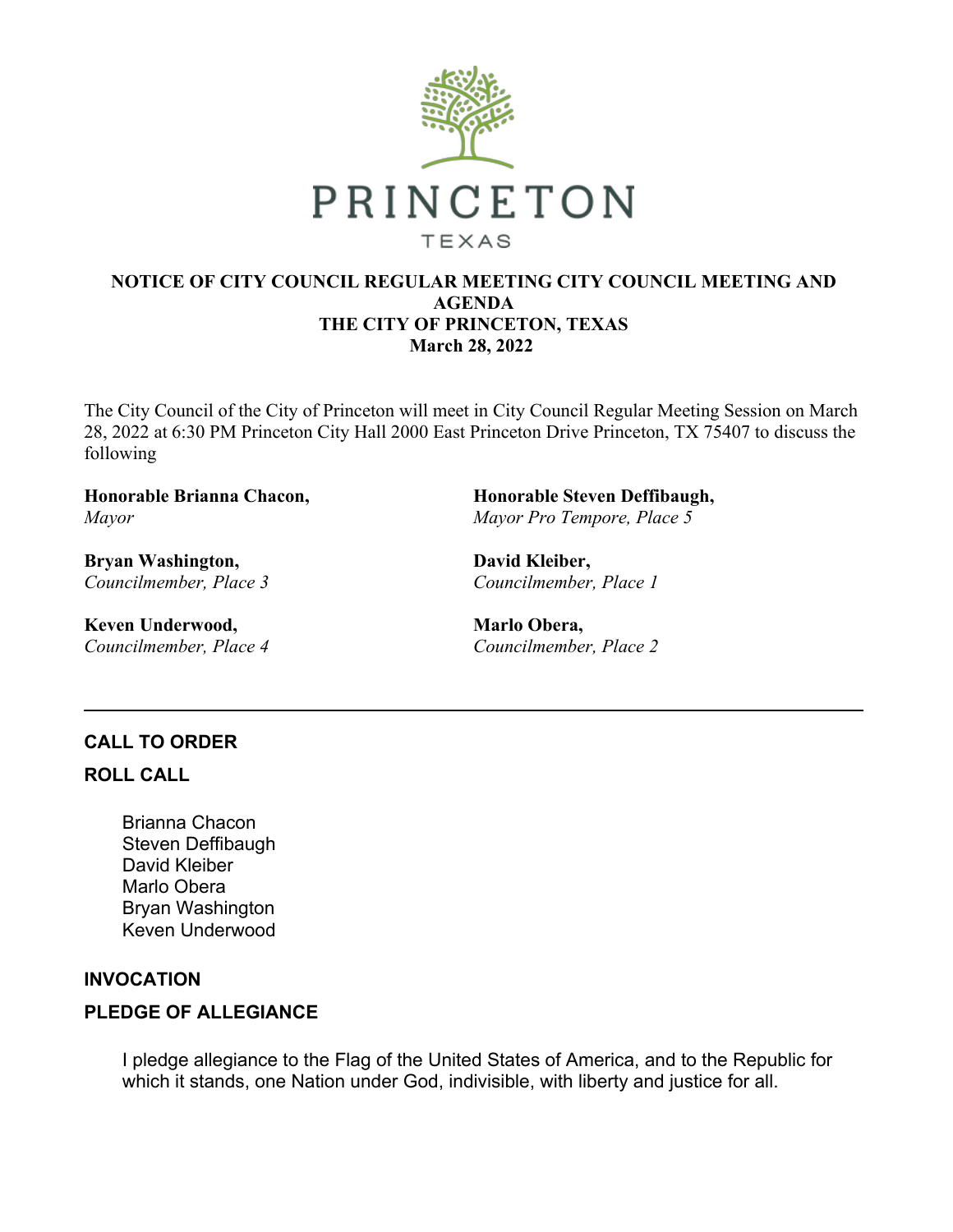### **PUBLIC APPEARANCE**

Speakers are allowed 3 minutes to speak. The Council is unable to respond to or discuss any issues that are brought up during this section that are not on the agenda, other than to make statements of specific factual information in response to a speakers inquiry or to recite existing policy in response to the inquiry.

#### **MAYORS COMMENTS**

## **CONSENT AGENDA**

Consent Agenda: All consent agenda items listed are considered to be routine by the City Council and will be enacted by one motion. There will be no separate discussion of these items unless a Councilmember so requests, in which event the item will be removed from the Consent Agenda and considered in its normal sequence on the agenda.

### **Minutes**

Discussion and possible action regarding the minutes of the March 14, 2022, Regular City Council Meeting. [CC Minutes 03.14.22.pdf](https://legistarweb-production.s3.amazonaws.com/uploads/attachment/pdf/1298652/CC_Minutes_03.14.22.pdf)

### **Final Plat (Southgate)**

FP20191500 Discussion and possible action regarding a request from Cope Equities, LLC., Southgate Apartments LLC & Peoples Bank for final plat approval of a 9.752 acre tract of land in the John Snyder Survey, Abstract No. 865 City of Princeton, Collin County, Texas. [Staff Report FP20191500 - Southgate with Attachments.pdf](https://legistarweb-production.s3.amazonaws.com/uploads/attachment/pdf/1299007/Staff_Report_FP20191500_-_Southgate_with_Attachments.pdf)

#### **REGULAR AGENDA**

#### **2022- Award 067**

Presentation by Chief Harvey to B Shift Fire station #1 : LT Solano, Eng Morrison, FF Hilse and C Shift Fire Station #1 : LT Cantrell, Eng Morrison, FF D. Carter, FF Reyes CPR Life Saving Award.

#### **2022- North Texas Municipal Water District Board**

**068** Discussion and possible action regarding the appointment of Larry Thompson and Jody Sutherland to the North Texas Municipal Water District Board. [NTMWD Board Member Appointment.pdf](https://legistarweb-production.s3.amazonaws.com/uploads/attachment/pdf/1301807/NTMWD_Board_Member_Appointment.pdf) [Larry Thompson BIO.PDF](https://legistarweb-production.s3.amazonaws.com/uploads/attachment/pdf/1301829/Larry_Thompson_BIO.PDF)

#### **2022- Public Hearing (Sicily Megatel Homes)**

**069** Public hearing regarding a request received from the Agricattle, LLC, M26 Farm LLC, and M23 Family LP for a rezoning of the property from Agricultural "AG" to "PD #28" Planned Development, Being a 313.72-acre tract of land situated in the John Russell Survey, Abstract No. 743, and the David Cherry Survey, Abstract No. 166, Collin County, Texas, being part of a 314.088-acre tract as conveyed to Sicily Laguna Azure LLC, and recorded in Instrument No. 20211015002108560 of the Official Public Records, Collin County, Texas, said 313.72-acre tract being more particularly described as follows: 313.72 acres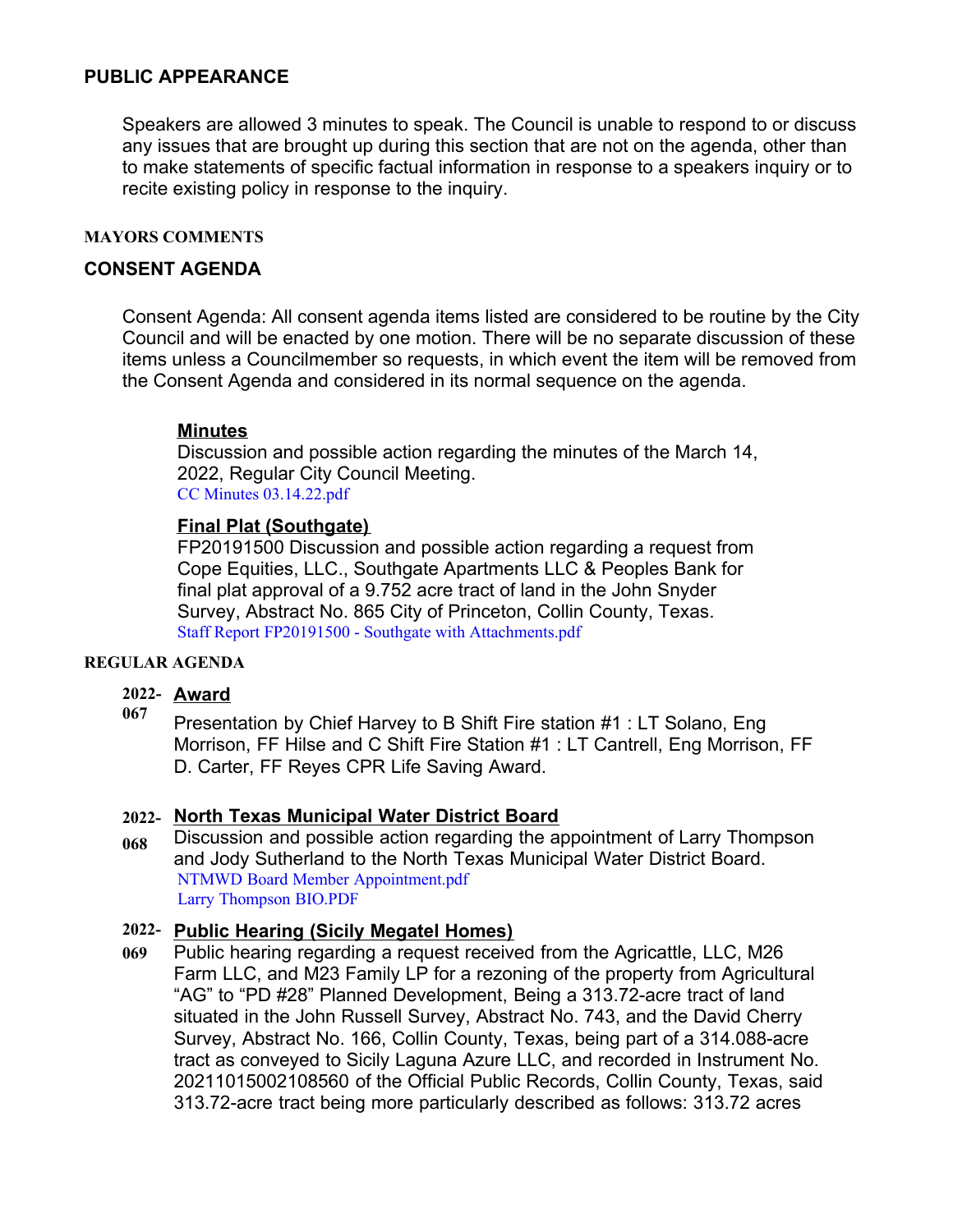(13,665,608 square feet) of land, more or less. [PH Notice \(Sicily Megatel Homes\).pdf](https://legistarweb-production.s3.amazonaws.com/uploads/attachment/pdf/1298196/PH_Notice__Sicily_Megatel_Homes_.pdf)

## **2022- Public Hearing (QT Properties)**

**070** Public hearing regarding a request received from the QT Properties, LLC, for a rezoning of the property from PD 2017-12-11-02 to "PD" Planned Development, BEING a tract of land situated in the H. Wright Survey, Abstract Number 957, City of Princeton, Collin County, Texas, being the part of the tract described in the deed to QT Properties, LLC, recorded in document number 20160901001163800, Official Public Records, Collin County, Texas, (O.P.R.C.C.T.), the subject tract being more particularly described as follows: 38.032 acres (1,656,665 square feet) of land, more or less. [PH Notice \(QT Properties\).pdf](https://legistarweb-production.s3.amazonaws.com/uploads/attachment/pdf/1298195/PH_Notice__QT_Properties_.pdf)

## **2022- Parks and Recreation**

**071** Update and discussion regarding the status of Park facilities, Ballfields, and open spaces related to the City's growth presented by Chase Bryant and Kimley Horn.

[Park Update 2022 CC.pdf.pptx](https://legistarweb-production.s3.amazonaws.com/uploads/attachment/pdf/1299095/Park_Update_2022_CC.pdf.pdf)

## **2022- Equity and Inclusion**

**072** Presentation and discussion regarding Equity and Inclusion as requested by Mayor Chacon. Presented by EDC/CDC Coordinator DeShawyna Walker.

[Equity Inclusion Presentation March 2022\(2\).pptx](https://legistarweb-production.s3.amazonaws.com/uploads/attachment/pdf/1301798/Equity_Inclusion_Presentation_March_2022_2_.pdf)

## **2022- Ordinance No. 2022-03-28 (Arcadia Farms)**

**073** Discussion and possible action regarding an ordinance authorizing the issuance of the Special Assessment Revenue Bonds, Series 2022 (Arcadia Farms Public Improvement District Phase 5-7 Project); approving an indenture of trust, a bond purchase agreement, a continuing disclosure agreement; and other provisions in related to such bonds.

[SAP update ver 1.pdf](https://legistarweb-production.s3.amazonaws.com/uploads/attachment/pdf/1302686/SAP_update_ver_1.pdf) [Bond Ordinance No. 2022-03-28 \(Arcadia Farms\).pdf](https://legistarweb-production.s3.amazonaws.com/uploads/attachment/pdf/1298583/Bond_Ordinance_No._2022-03-28___Arcadia_Farms_.pdf)

# **2022- Resolution No. 2022-03-28-R (Southridge)**

**074** Discussion and possible action to consider a resolution accepting for filing a landowner petition requesting the creation of the Southridge Public Improvement District; calling a public hearing to consider the creation of such public improvement district.

[Resolution No. 2022-03-28-R Accepting Petition and Calling Public Hearing \(Southridge PID\)](https://legistarweb-production.s3.amazonaws.com/uploads/attachment/pdf/1298587/Resolution_No._2022-03-28-R_Accepting_Petition_and_Calling_Public_Hearing__Southridge_PID___March_28_.pdf) (March 28).pdf

# **2022- Resolution No. 2022-03-28-R01 (Sicily)**

**075** Discussion and possible action to consider a resolution accepting for filing a landowner petition requesting the creation of the Sicily Public Improvement District; calling a public hearing to consider the creation of such public improvement district.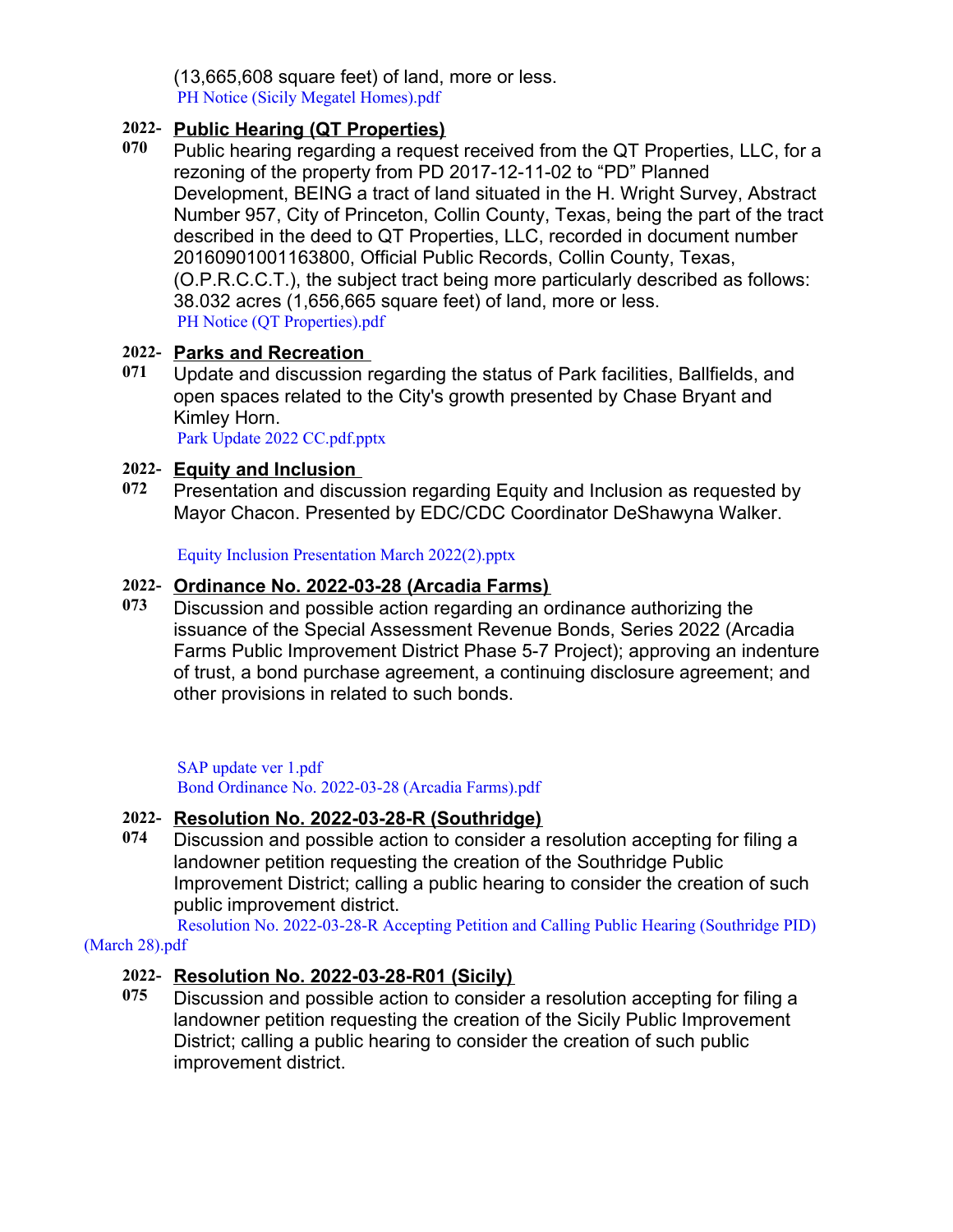28).pdf

## **2022- Resolution No. 2022-03-28-R02 (Westridge)**

**076** Discussion and possible action to consider a resolution accepting for filing a landowner petition requesting the creation of the Westridge Public Improvement District; calling a public hearing to consider the creation of such public improvement district.

[Resolution No. 2022-03-28-R02 Accepting Petition and Calling Public Hearing \(Westridge PID\)](https://legistarweb-production.s3.amazonaws.com/uploads/attachment/pdf/1301431/Resolution_No._2022-03-28-R02_Accepting_Petition_and_Calling_Public_Hearing__Westridge_PID__March_28_.pdf)

#### March 28).pdf

#### **2022- Resolution No 2022-03-28-R03 (2nd Street Reconstruction)**

**077** Discussion and possible action regarding a resolution of the City Council of the City of Princeton, Texas, Finding that a public necessity exists for acquisition of right-of-way on, across, and under 0.956 acres of real property, more of less; authorizing the City Manager, Staff, Contractors, and the City's Attorney's to acquire said, real property, right-of-way, grading, drainage and temporary construction easements by and lawful means, including but not limited to negotiations, and if necessary, proceeding in eminent domain, providing an effective date.

[Public Necessity Resolution - ROW 2nd Street reconstruction.pdf](https://legistarweb-production.s3.amazonaws.com/uploads/attachment/pdf/1301056/Public_Necessity_Resolution_-_ROW_2nd_Street_reconstruction.pdf)

### **2022- Resolution No 2022-03-28-R04 (Yorkshire Drive)**

**078** Discussion and possible action regarding a resolution of the City Council of the City of Princeton, Texas, finding that a public necessity exists for acquisition of right-of-way on, across, and under 1.171 acres of real property, more or less; authorizing the City Manager, Staff, Contractors, and the City's attorneys to acquire said real property, right of way, grading, drainage and temporary construction easements by any lawful means, Including but not limited to negotiations, and if necessary proceedings in eminent domain; providing an effective date.

[Public Necessity Resolution - Yorkshire.pdf](https://legistarweb-production.s3.amazonaws.com/uploads/attachment/pdf/1302320/Public_Necessity_Resolution_-_Yorkshire.pdf)

## **2022- Resolution No. 2022-03-28-R05 (FM 546/CR 400 Extension Phase 1)**

**079** Discussion and possible action regarding Resolution No. 2022-03-28-R05 concerning the Collin County project for Phase 1 of the FM 546/CR 400 Extension.

Resolution Princeton Fm 546 CR400 alignment march2022.pdf

# **2022- Ordinance No. 2022-03-28-01 (Planned Development 14A)**

**080** Discussion and possible action regarding an ordinance of the City of Princeton amending the comprehensive zoning ordinance number 2016-01-25-01 of the City of Princeton, from "PD14" Planned Development 14 to "PD 14A" Planned Development 14A, on a portion of the H. Wright Survey, Abstract No. 957; repealing all conflicting ordinances; providing a severability clause; providing for a penalty; and providing an effective date. [Staff Report ZA20220264 w Attachments.pdf](https://legistarweb-production.s3.amazonaws.com/uploads/attachment/pdf/1299011/Staff_Report_ZA20220264_w_Attachments.pdf) [Ord Zoning PD 14A \(final for approval.pdf](https://legistarweb-production.s3.amazonaws.com/uploads/attachment/pdf/1302178/Ord_Zoning_PD_14A__final_for_approval_.pdf)

#### **2022- Development Agreement (Garden Homes of Princeton)**

**081** Discussion and possible action regarding a development agreement between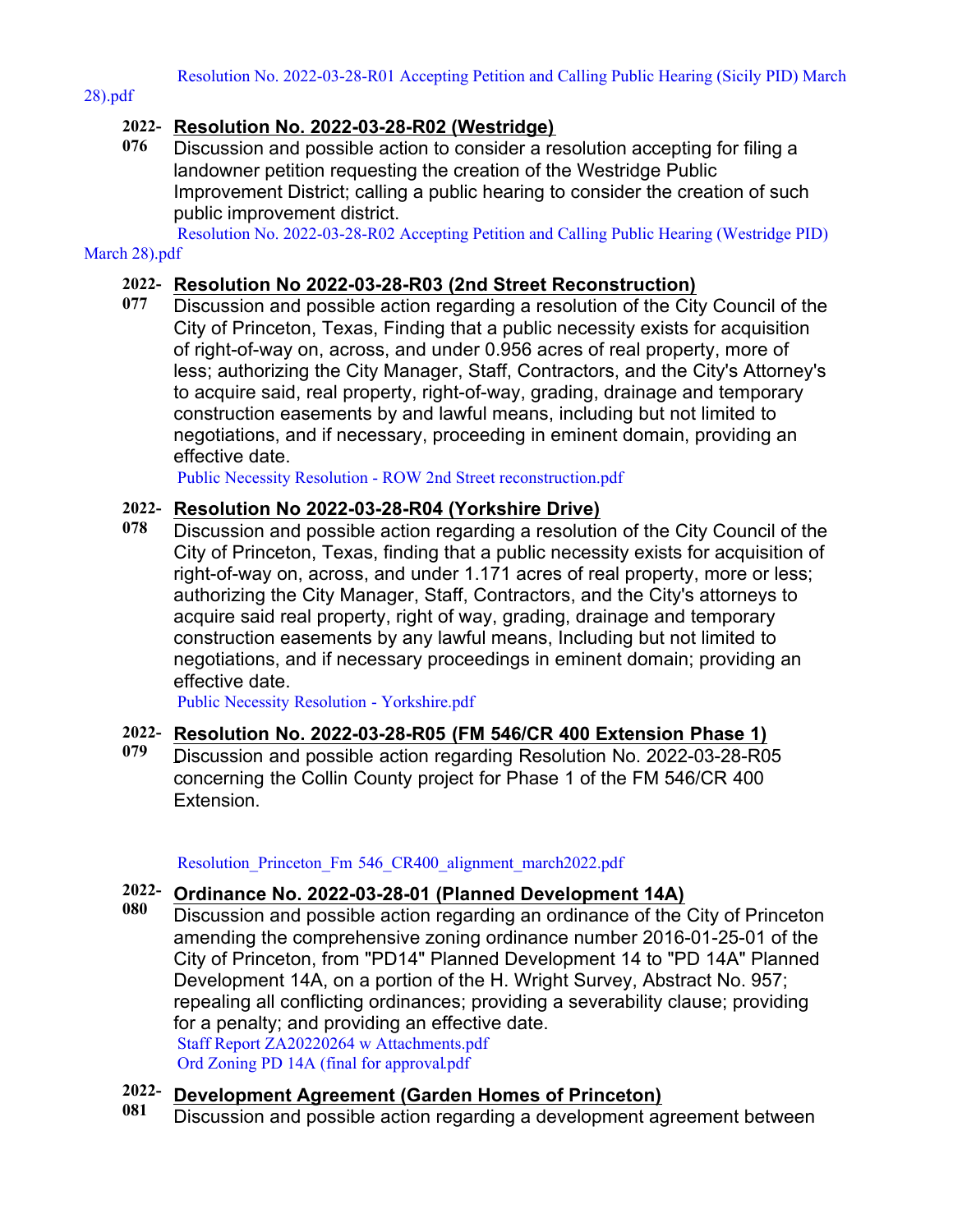the City of Princeton and Tex-Dal Partner, LLC specifying the terms for annexation and designating the land use requirements for a 12.22 acre tract of land in the David Cherry Survey, Abstract No.165, Collin County, Texas. [Tex-Dal Partners Development Agreement \(Final Draft for Council\).pdf](https://legistarweb-production.s3.amazonaws.com/uploads/attachment/pdf/1302170/Tex-Dal_Partners_Development_Agreement__Final_Draft_for_Council_.pdf)

# **2022- Development Agreement (Winchester West)**

**082** Discussion and possible action regarding a development agreement between the City of Princeton and D.R. Horton Texas, LTD., specifying the terms for the annexation and development of a 130.61-acre tract of land in the Hardin Wright Survey, Abstract No. 957, and William D. Thompson Survey, Abstract No. 892, Collin County, Texas.

[Winchester PID 3 DA final draft C19005D20220323CR1 \(final for approval\).pdf](https://legistarweb-production.s3.amazonaws.com/uploads/attachment/pdf/1300270/Winchester_PID_3_DA_final_draft_C19005D20220323CR1__final_for_approval_.pdf)

# **2022- Special Event Regulations**

**083** Discussion with City staff regarding the City of Princeton's regulations applicable to special events, staff procedures, and recent communications received regarding the enforcement of same.

# **2022- Special Events**

**084** Discussion with, and direction to, City staff regarding potential amendments to the City's special event regulations.

# **2022- Future Agenda Items**

**085** Possible action to approve a request for items to be placed on a future agenda and NOT for discussion of these requests.

# **EXECUTIVE SESSION**

Executive Session: Under terms of Chapter 551 of Texas Government Code the City Council may

enter into CLOSED SESSION or Executive Session to discuss the following:

Section 551.071 (2) Texas Government Code. Consultation with the City Attorney on a matter in

which the duty of the attorney to the governmental body under the Texas Disciplinary Rules of

Professional Conduct of the State Bar of Texas clearly conflicts with this chapter on any posted

agenda items.

(Tex. Gov't Code §551.072.) Discuss or deliberate the purchase, exchange, lease, or value of real property.

(Tex. Gov't Code §551.087.) Discuss or deliberate Economic Development Negotiations: (1) To discuss or deliberate regarding commercial or financial information that the Board has

received from a business prospect that the Board seeks to have locate, stay, or expand in or near

the territory of the City of Princeton and with which the Board is conducting economic development negotiations; or

1) Additional Park land-Acquisition of approximately 90 acres